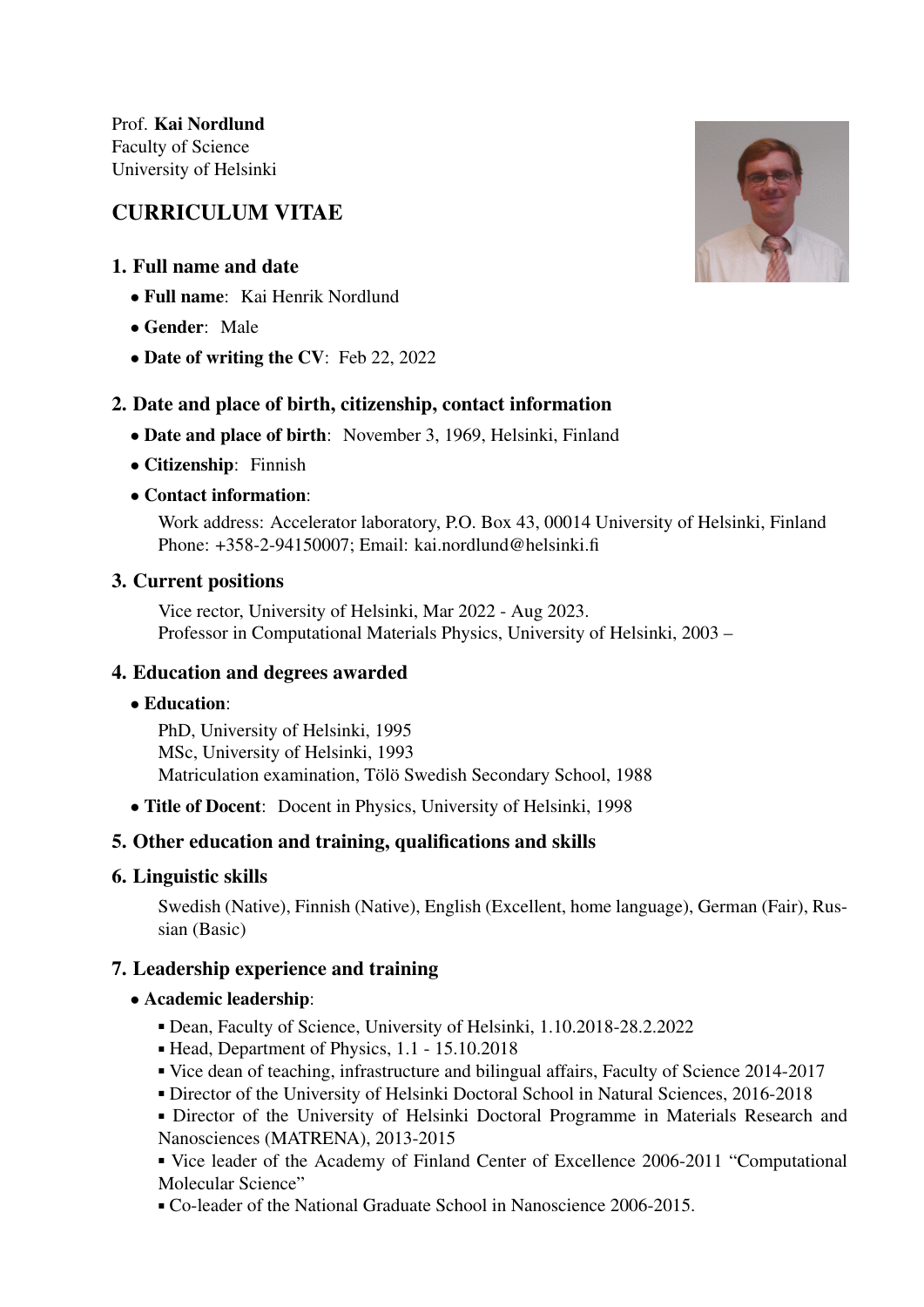Leader of the national MGrid and FGCI cluster computing networks 2004-

 Leader of the research group in computational materials science at the University of Helsinki, 1998-. Since 2018, group leadership is shared with two other senior scientists. Current group size: about 25 full-time working research scientists on PhD student to senior scientist level.

### • Other leadership and training:

- Chairman of the student union of Swedish-speaking students at the Faculty of Science "Spektrum" 1992-1993
- Co-founder and vice chairman of the student union of the Faculty of Science "Matlu" 1994
- Chairman of "Fysikersamfundet i Finland rf" 2004-2015

 Reserve office training and practise (6 months), "Reserviupseerikoulu" and "Nylands Brigad" 1989-1990

- University of Helsinki intensive course for new leaders, Jan 2014
- University of Helsinki mentoring programme 2018
- University of Helsinki Unilead leadership education 2019

# 8. Research positions held

- Research assistant (part-time, in total 16 months), University of Helsinki, 1991 1993
- PhD student and research scientist, University of Helsinki, 1994–1996 (28 months)
- Postdoctoral Research Associate, University of Illinois, 1996 1997 (20 months)
- Assistant, University of Helsinki, 1996 1999 (on leave)
- Junior Fellow, Academy of Finland, 1996 1999 (41 months)
- Visiting scholar, University of Illinois, 1998 2000 (in total 6 months)
- Senior Lecturer, University of Helsinki, 2000 2002 (on leave)
- Professor (*locum tenens*), University of Helsinki, 2000 (7 months)
- Academy Fellow, Academy of Finland, 2000 2002
- Professor in Computational Physics, University of Helsinki, 2003 2007
- Professor in Computational Materials Physics, University of Helsinki, 2007 –

### 9. Research funding and supervision

### • Major research appropriations and network memberships:

 Academy of Finland projects granted 2001-2010: *MAPROFA (633 000 FIM), ELENA (106 000 EUR), CONADEP (274 000 EUR), NANOTOMO (126 000 EUR), OPNA (114 000 EUR), SMARTWOOD (140 000 EUR)*

 *Nanocluster processing of materials (NAPROMA)*, University of Helsinki project 2001 – 2003; 600 000 FIM.

 Coordinator of the national *"Electronic properties of carbon nanotubes" (ELENA)* research consortium 2003-2006.

 *Materials GRID (MGrid)*: Leader of the national MGRID consortium 2004-2010; total acquisition value 800 000 EUR

 Principal investigator of several EURATOM-EFDA and EUROFUSION fusion research tasks, on average about 100 000 EUR/year (2005 - )

 Vice leader of the Academy of Finland Center of Excellence 2006-2011 "Computational Molecular Science"; Own group part of funding 105 000 EUR/year (2006-2008), 127 000 EUR/year (2009-2011)

Co-leader of the National Graduate School in Nanoscience.

 Member of the Management Committee of COST Action P19 "Multiscale modeling of materials"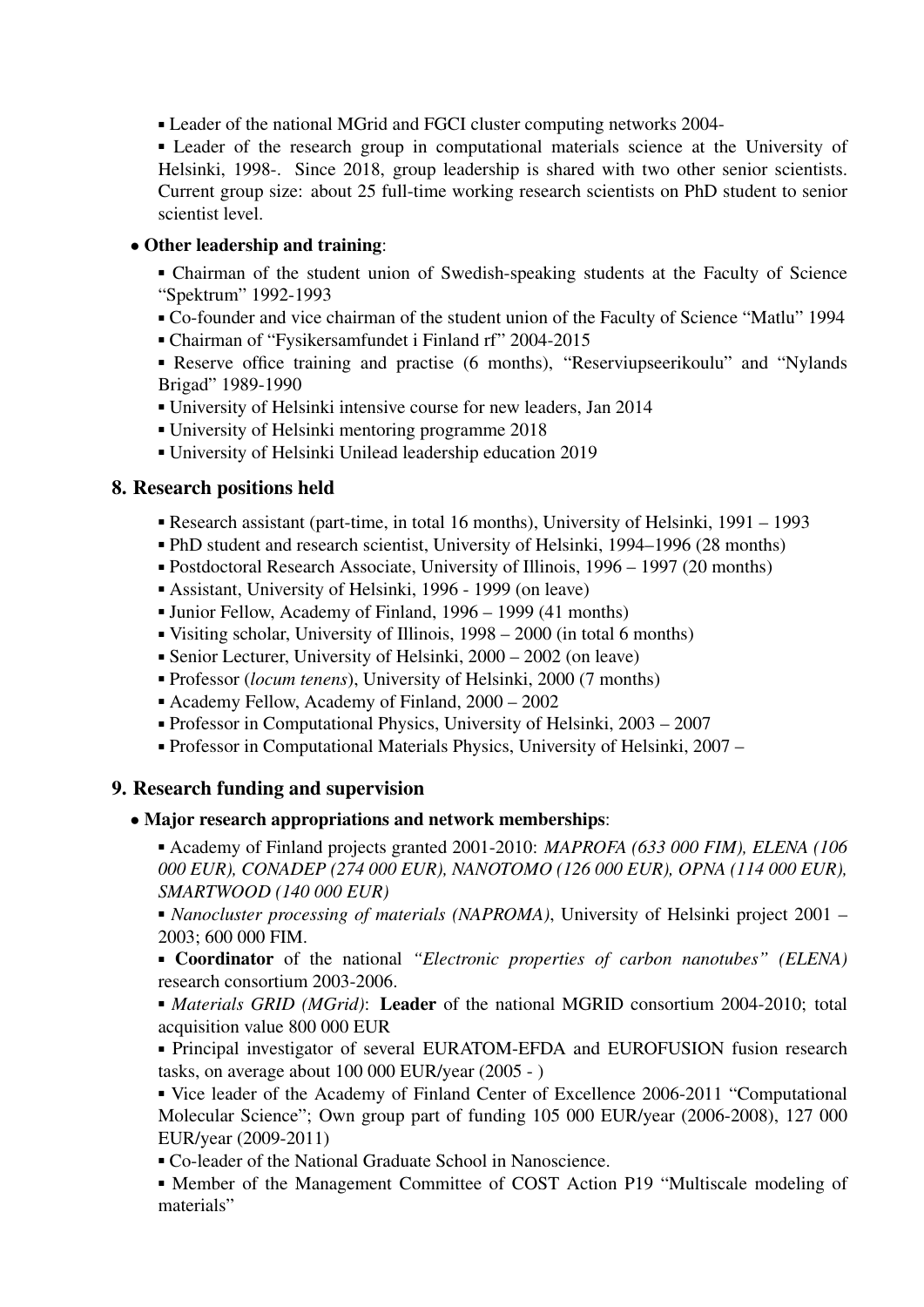*CONDAPA* Helsinki Institute of Physics Theory Programme project 2008-2010; 90 000 EUR/year.

 *GETMAT*, EU/Euratom FP7 Theme Fission Collaborative Project 2008 - 2013; 113 600 EUR.

- *EUCARD*, EU/Euratom FP7 CP-CSA-Infra Project 2008 2013; 100 000 EUR.
- Academy of Finland Computational sciences project SIMITER 2010 2013; 290 000 EUR.
- Academy of Finland Photonics bilateral Finnish-Russian project ENIGAZ 2010 2013; 157 000 EUR.
- EU-ERANET Matera+ Academy of Finland project DESTIMP 2010 2013; 250 000 EUR.

**Coordinator** of the national Finnish GRID infrastructure (FGI) 2010-; total acquisition value 2 200 000 EUR.

Academy of Finland project HISCON 2012 – 2016; 250 000 EUR.

• Academy of Finland Nuclear technology targeted call project SIRDAME 2012 – 2016; 264 000 EUR.

- Academy of Finland project MESIOS 2014 2018; 666 000 EUR.
- Academy of Finland project NANOIS 2017 2021; 305 000 EUR.
- EU HORIZON2020 project IONS4SET 2016 2020; 398 000 EUR; co-PI
- Academy of Finland project HEADFORE 2020 2024; 398 000 EUR; PI

**Leader** of the national Finnish Grid and Cloud infrastructure (FGCI Stages 1 and 2) 2014-2018; total funding granted 2 240 000 EUR (1) and 2730 000 EUR (2).

#### • Supervision:

#### Supervision of postdoctoral scientists as main supervisor:

Supervision of 15 postdocs since 2000.

Major academic career developments of supervised postdocs:

J. Kotakoski is now full professor at the University of Vienna. A. V. Krasheninnikov is now permanent distinguished scientist at Helmholtz-Zentrum Dresden-Rossendorf, Germany. F. Djurabekova is now tenured professor at the Department of Physics. H. Timko is now permanent staff scientist at CERN. V. Zadin is now tenured professor at the University of Tartu, Estonia. A. E. Sand is now assistant professor at Aalto university.

#### Supervision of theses:

Supervision of 38 completed PhD theses and 27 M. Sc. theses since 2000.

#### 10. Merits in teaching and pedagogical competence

#### • Teaching experience:

 At the Physics Department of the University of Helsinki: Teaching of physics courses at the undergraduate and graduate levels: *Introduction to Atomistic Simulations* (in Finnish and English, 3 times), *Monte Carlo Simulations I & II*\* (in Finnish and English, 3 times), *Thermophysics* (in Swedish, 10 times), *Solid State Physics* (in Swedish, 4 times in classroom, 3 time as flipped classroom online course), *Electrodynamics* (in Swedish, 3 times), *Introduction to Electromagnetism I & II* (in Swedish, 1 time), *Introduction to Nanoscience*\* (in English, 1 time), and *Materials Physics I & II* (in Swedish, 3 times in classroom, 3 times as flipped classroom online course), *Radiation Damage in Materials*\* (in English, 1 time, continuous MOOC course since 2019). Courses marked with an \* were created by me. Teaching assistant on 6 courses 1992-2000.

- Coordinator and examiner of the specialization alternative in computational physics 2000-
- Coordinator of the courses Nanoscience I-IV, 2005-2011
- Development of education: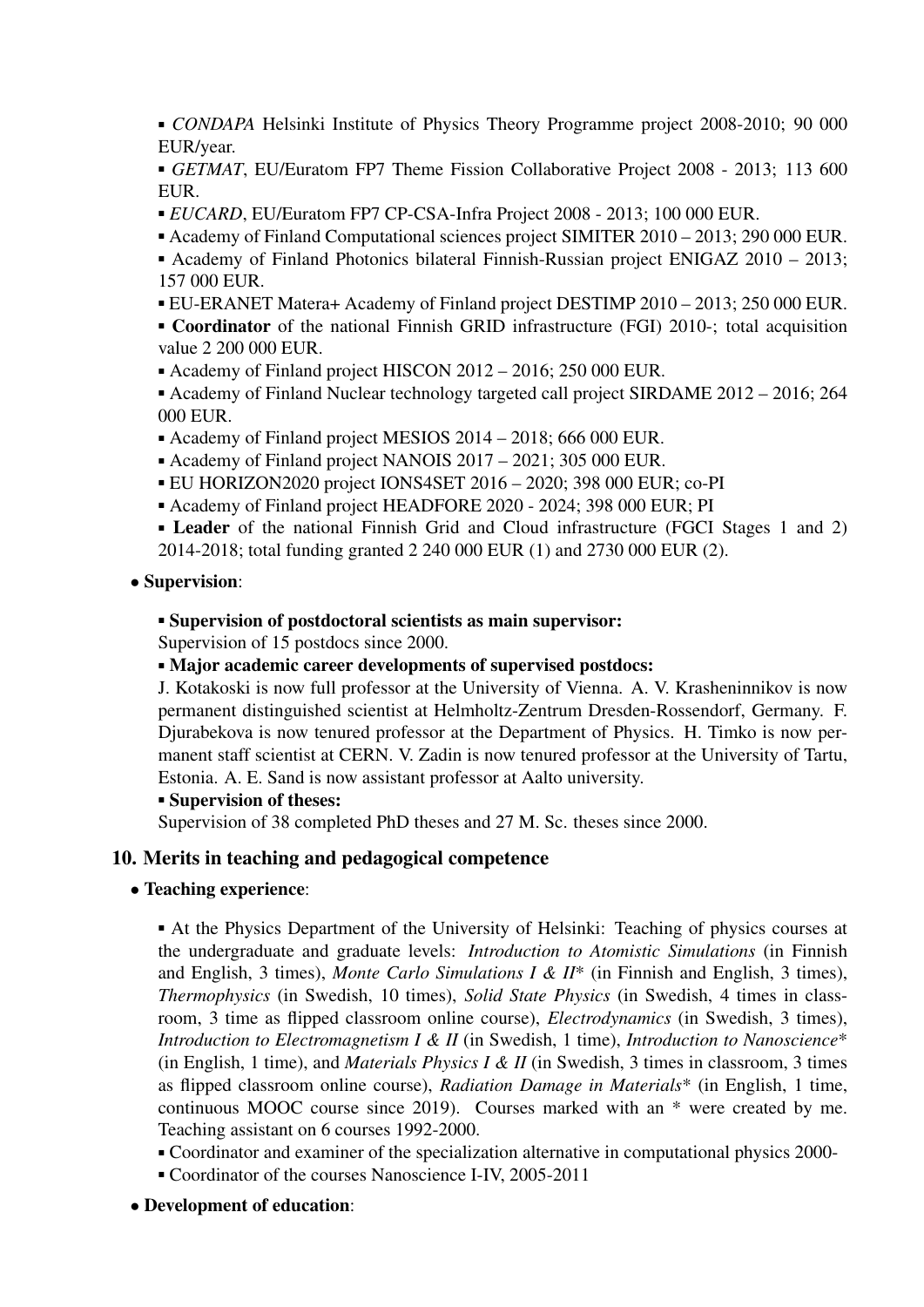Creation and development of the specialization alternative in computational physics at the University of Helsinki (1999–).

 Creation and development of the interdisciplinary courses Nanoscience I-IV held by 30 different lecturers in the Helsinki region (2005-2010).

 Creation and development of the international Master's programme "MoMoNano" at the University of Helsinki (2008-2015)

 Preparation of complete (text, tables, figures and exercises) web lecture notes on Atomistic simulations (Finnish and English), Monte Carlo simulations (English), Introduction to nanoscience (English), Thermophysics (Swedish), Solid state physics (Swedish), Materials Physics (Swedish) and Radiation Damage in Materials (English). For latter three courses, material also included all lectures as videos to youtube.

 Leader, as Vice-dean, of the complete reorganization of the Faculty of Science teaching into 7 bachelor's and 13 master's programmes 2015–.

 Creation of the first version of the Bachelor programme in Science, 2018-2019, the first English-speaking bachelor's programme at the Univer English at the University of Helsinki.

# 11. Awards, prizes and honours

- Prizes:
	- Recipient of the Magnus Ehrnrooth prize in Physics 2007
	- Recipient of the Theodor Homén prize in Physics 2014
- Honorary positions:
	- Elected *Superior of the year 2019* by the University of Helsinki Staff Association

 Elected *honorary member* of the Student union for Swedish-speaking students at the Faculty of Science "Spektrum rf" (2017)

 Awarded the decoration "Knight, First Class, of the Order of the White Rose of Finland" 6.12.2016

- *Inspector* of the Student union for Swedish-speaking students of East Finland (2011 on)
- Second highest ranking Master (*magister ultimus*) at the XC conferment ceremony of the Faculty of Philosophy of the University of Helsinki, 1994.

# 12. Other academic merits

### • Examiner and opponent of theses:

Examiner or opponent of 17 PhD theses and numerous M.Sc theses in Finland and abroad since 2000.

### • Memberships and positions of trust in scientific societies:

Member of the Finnish Society of Sciences and Letters (2005 on).

 Member of the Swedish Academy of Engineering Sciences in Finland (2006 on; board member 2011 on).

 Member of the Finnish Academy of Science and Letters, "Suomalainen tiedeakatemia" (2017 on)

 Member of the Physical Society in Finland "Fysikersamfundet" (1993 on; secretary 1995, member of the board 1995 on, chairman 2004 on).

 Finnish Physical Society (1993 on; chairman of the Computational Physics division, 1999 on.).

Materials Research Society (1996 on).

 Member in several national and international research evaluation committees of various funding organizations, 2003 on.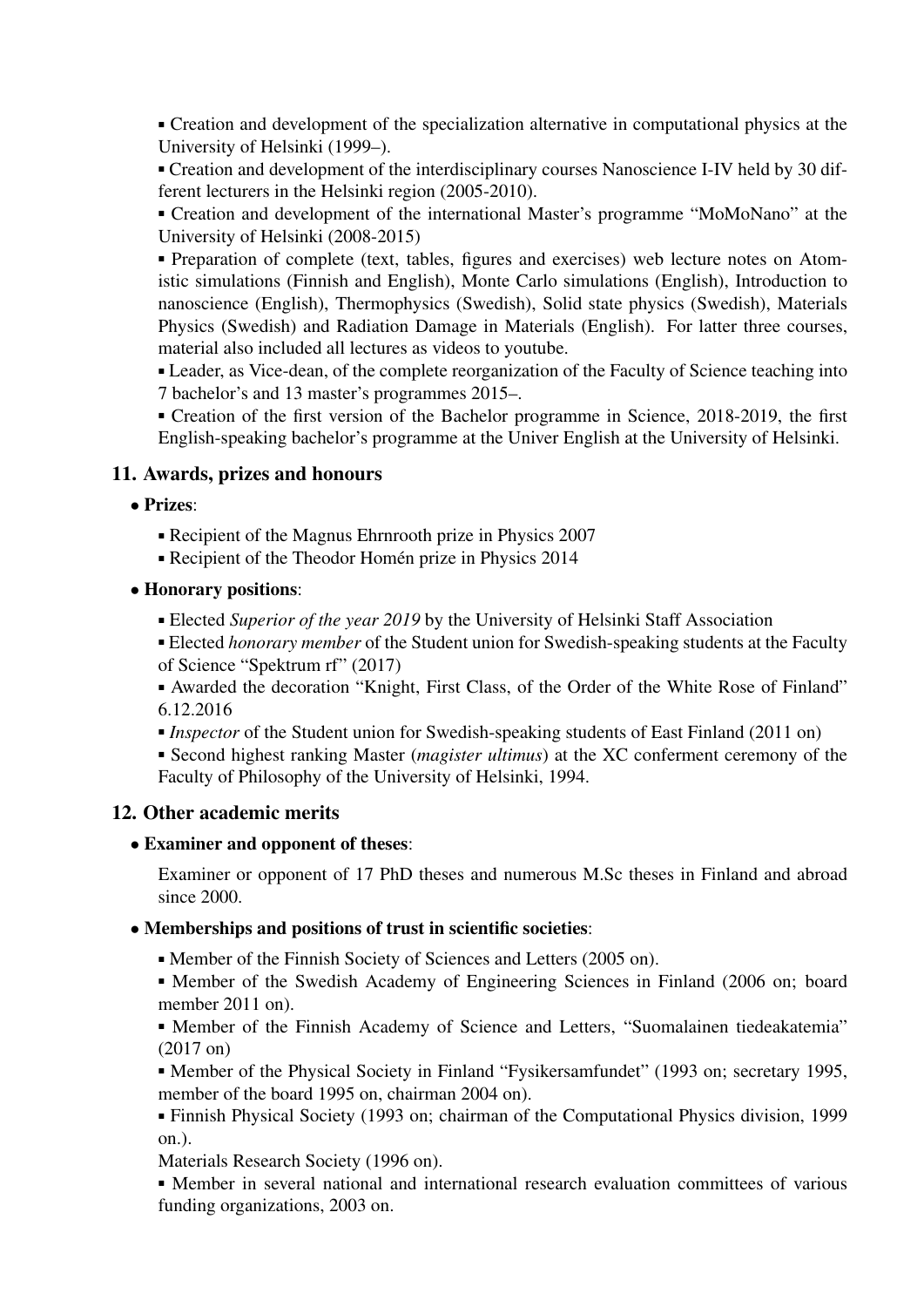#### • International positions of trust:

Member of several IAEA coordinated research programmes, 2007 -; Representative of Finland in EPS Computational Physics Division, 2011 -; Chairman of Nordic Data Grid Facility evaluation board, 2009; Member of NorduCLIC board, 2009-. OECD NEA Data bank, liaison officer for the University of Helsinki; Chairman, OECD NEA committee on Primary Radiation Damage, 2010-2013; Member, EUROFusion Scientific and Technological Advisory Board STAC, 2014-

#### • Memberships in permanent committees for international conferences:

Member of the international committees for the *Computer simulation of radiation effects in solids (COSIRES)* conference series (2000 on); *Radiation Effects in Insulators (REI)* conference series (2011-2015); *Ion Beam Modification of Materials (IBMM)* (2012 on).

### • Positions in editorial boards of scientific journals:

Member of the editorial board of Nuclear Instruments & Methods in Physics Research B: Beam Interactions with Materials and Atoms, 2003-2008.

### • Referee for scientific and scholarly journals and research proposals:

Referee for more than 30 journals, including Science, Nature, Nature Materials, and Physical Review Letters. Reviewer of research proposals for numerous organizations, including the U. S. Department of Energy, the American Chemical Society, the European Science Foundation and the Academy of Finland.

### • Invited talks at international conferences:

#### Plenary or keynote speaker at the following conferences

*XXXVII Annual Conference of the Finnish Physical Society*, 2003, Helsinki, Finland; *18th International Conference on Ion Beam Analysis*, 2007, Hyderabad, India; *18th International Workshop on Inelastic Ion-Surface Collisions (IISC-18)*, 2010, Gatlinburg, Tennessee, USA; *The 2014 Nuclear materials Conference*, Clearwater Beach, Florida, USA; *23rd International Conference on Ion Beam Analysis*, 2017, Shanghai, China; *The 15th European Vacuum Conference*, 2018, Geneva, Switzerland; *The 2018 Nuclear materials Conference*, Seattle, USA; Invited speaker at 81 international conferences since 1998 (counting only accepted invitations).

#### 13. Scientific and societal impact of research

#### • Total number of of publications:

 Feb 22, 2022: 567 refereed international scientific publications, 9 refereed invited review and overview articles, 5 book contributions and 25 non-refereed scientific overview and popularizing articles.

 $\bullet$  Out of the these, 3 are in Nature group journals and 26 in the impact factor  $> 7$  journals Physical Review Letters(19), ACS Nano(1), Small(1), Carbon(2), Chemistry of materials(2), Materials Research Letters(2) and Advanced science(1).

List available at http://beam.acclab.helsinki.fi/^knordlun/publications\_txt.html

#### • Impact of scientific work:

Clarivate Analytics Web of Science, Feb 14, 2022: h-index 66, m-index 2.4, total number of citations 19701.

#### • Merits in science communication:

■ 12 newspaper, 21 radio and 2 TV interviews since 2004.